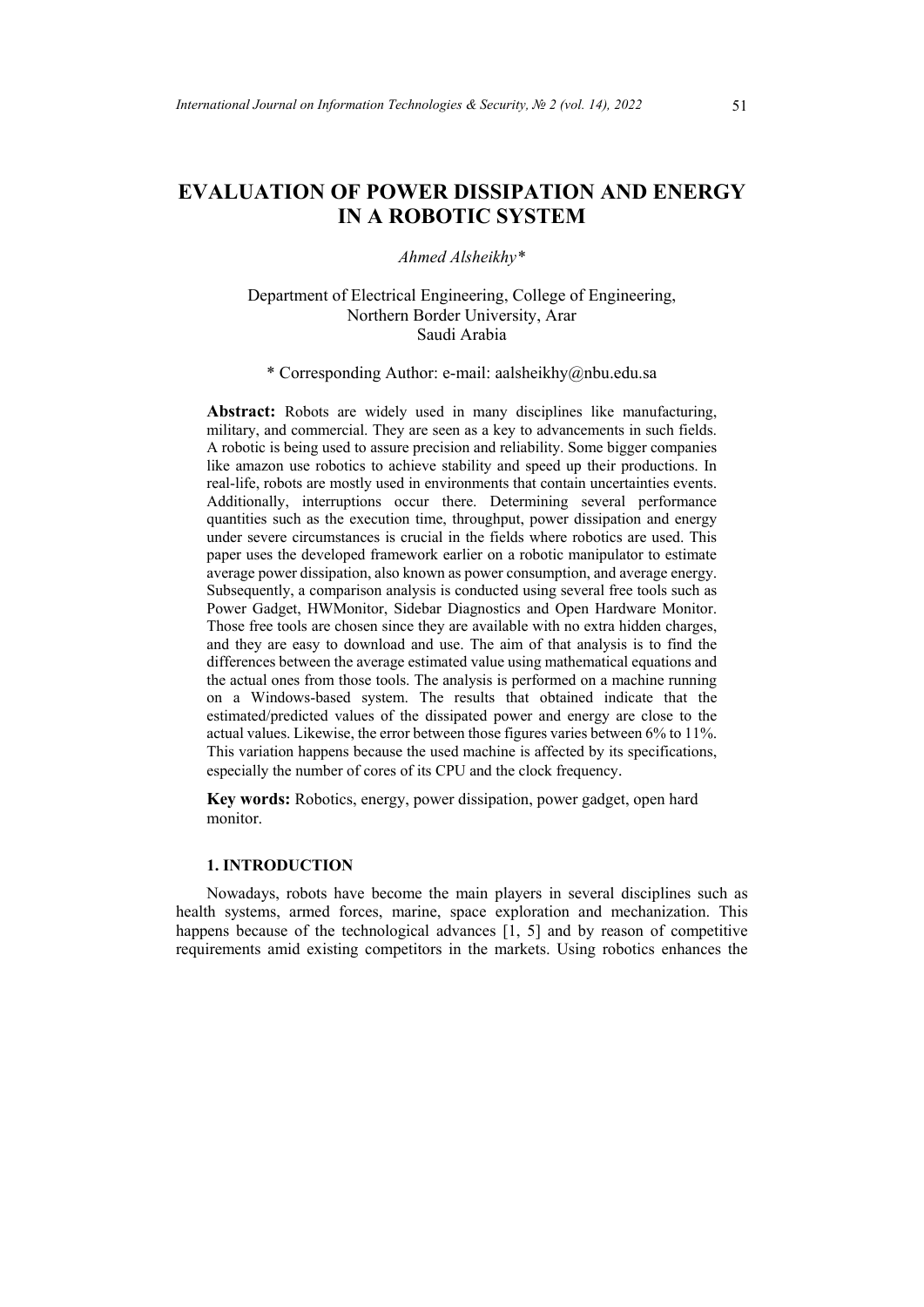Quality of service (QoS), reduces the costs and production time [1]. In addition, they significantly minimize injuries or hazards where human intervention exists.

In industrial and medical applications, robotic arms are the recognized configuration being used and deployed [5]. Those applications require stringent demands and provision for precision, timing, and the quality of delivered services. Robotics provide reliability, accuracy and rapidity in the operations that are being handled and performed by them. Robotics have been deployed in prediction, perception, and educational activities in recent decades [1, 5].

Performance analysis for several metrics is highly needed and crucial in diversified territories such as military systems, manipulators, and sensing ones. The usefulness of that analysis is it shows the evaluation of desired parameters before releasing them to the consumers and users [2, 3, 4]. Reducing the time, costs, dissipated power and produced energy are the motivations for the producers to perform the analysis. This analysis exploits the weaknesses that exist. Thus, it saves time and eliminates the need to wait for final implementation to be performed where the integration of all components is deployed [2, 3].

This research focuses on predicting the power dissipation and produced energy as the performance metrics to be evaluated in the robotic system. Hierarchical Performance Modelling which is also abbreviated as HPM is used along with the analytical approach to derive the Objective Functions (OFs). Those functions represent the required equations to predict the average values of all needed metrics. HPM is composed of 4 layers or levels which are System level, Task level, Module level and Operation level. Those layers can be interpreted as a stack where the operation layer represents the bottom of the stack, and the system level resides at the top. Information about HPM can be obtained from [2, 3, 4].

Herein, estimating the average value of the produced power and energy from the robotic system in [5] is our goal by using the developed approach in [2, 3, 4]. These estimation procedures are applied from bottom to top in the stack layers.

In this paper, the contribution is to dive deep into the analytical method, which is HPM in this case, and use its usefulness to predict the average energy and dissipated power in [5]. HPM along with its Markovian model can be easily integrated and applied on any application such as radars for communications, and medical devices. Several research papers for using HPM have been published and they are publicly available. The remaining paper is arranged as follows: Section II presents the literature review for calculating and estimating performance metrics. Then a discussion on the developed method is presented in Section III. Sections IV demonstrates the simulation and the experiments that were conducted to predict the performance metrics. Finally, the conclusion of this paper is stated in Section V.

## **2. RELATED WORK**

Characterizing the manipulators' performance metrics is conferred by the robotics communities [1]. T. Abukhalil et al in [6] proposed a harmonizing power in a group of robots to reduce individual interference for reviving and restoring the batteries. A power optimization subroutine was used to distribute the power by a Control Unit (CU). Their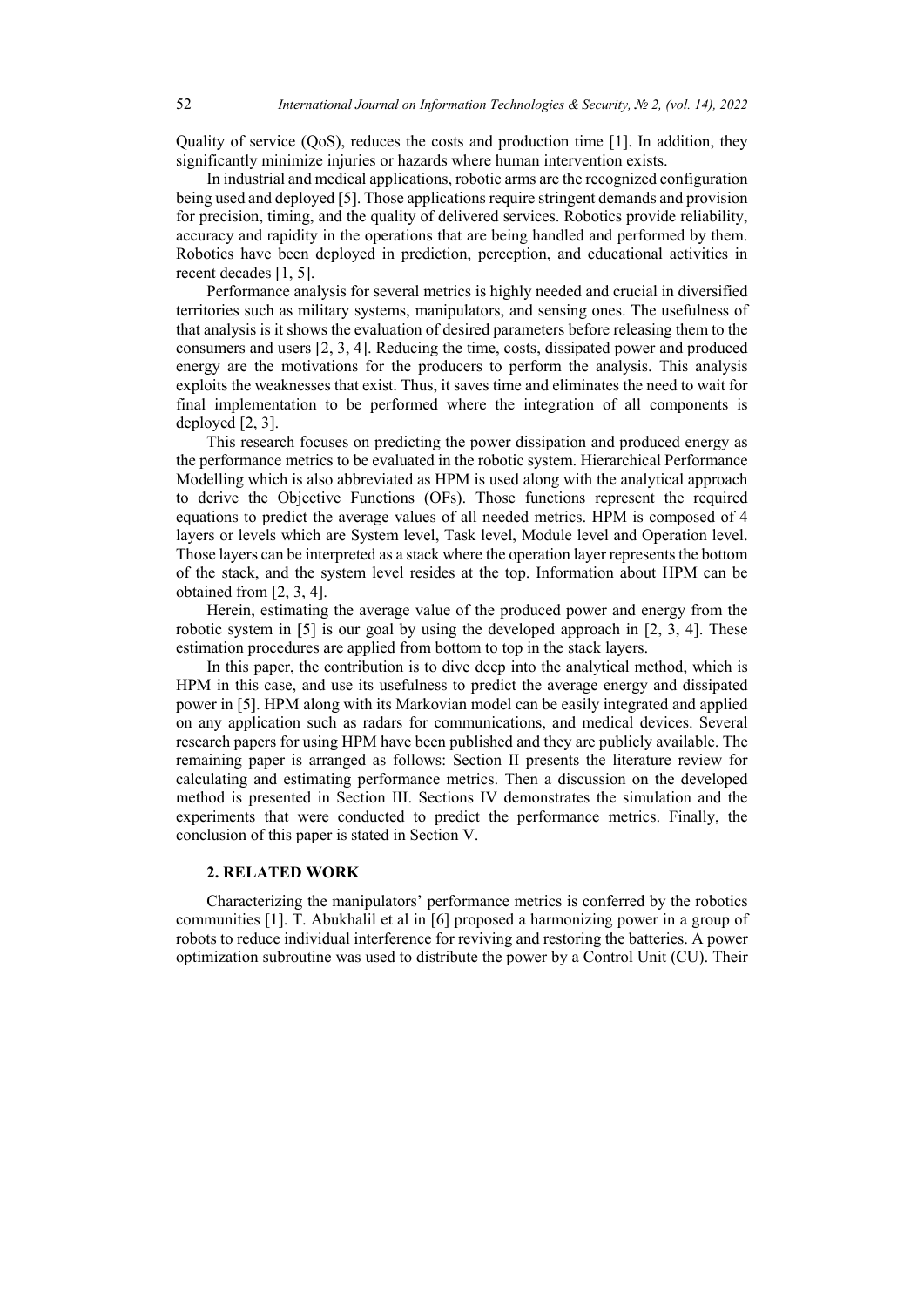conducted experiments showed that the robots consumed lower energy and more costeffective power was gained. In this paper, mathematical equations are used to derive the OFs to predict the average energy. More information is found in [6] for interested readers.

A. Manimuthu et al in [7] proposed a model to characterize the energy based on Newton-Raphson Approach in consolidating and blending with Pulse Width Modulation Bridge. Validation was performed on an  $8' * 8'$  square testbed to find an area with the lowest energy. In addition, the authors used the Tabu search and SLEEP approach in their method to estimate the energy cost for every tiling solution. Herein, our approach is different since it predicts the average value for the complete system not just a specific area as happened in [7].

In [8], the authors proposed a new technique for energy modelling to be applied on mobile robots. Each robot can calculate its consumed energy through that approach. This calculation is performed based on three factors which were the sensor system, control system and motion system. Their obtained results showed that the developed method was a good option to determine and estimate energy utilization. However, this technique lacks predicting the energy for all robots' actions as the conducted experiments were conducted on horizontal roads only. In this paper, HPM along with the analytical are used to predict the energy consumption for any type of action whether it occurs on horizontal roads or other types of roads.

A. Liu et al in [9] proposed software-simulated power data to recognize and distinguish between two forces parameters to estimate the energy utilization in manufacturing robots. The authors analysed the relation between consumed energy and the speed of a robot. ABB IRB 1200 was used to conduct the simulation experiments. The estimated metric was calculated based on 6 links that were available in the considered robot. In addition, 6 Degrees of Freedom (DoFs) was used in ABB IRB 1200. In this paper, our estimation is based on the same DoFs while HPM explores its stack layers to derive the OFs equations in all levels which imply that all parameters are considered. Furthermore, the energy consumption from all arithmetic operations is examined and added to the estimated values. More information can be found in [9].

#### **3. RESEARCH METHODOLOGY**

The authors in [2, 3] developed a suitable framework that is applicable to any system. The usefulness of this framework comes from numerous reasons as follows: It is a generic approach and works for any system despite its complexity. It predicts and evaluates several metrics such as processing time, throughput, and energy consumption. It incorporates diversified components which are related to different levels of hardware and software to estimate needed parameters.

It is utilized and tested on a 6-DoF Independent and self-directed Articulated Robotic Educational Platform (AUTAREP) manipulator which is proposed in [5]. Fig. 1 depicts a similarity between the human arm and a manipulator of the robotic.

The complete detail about the tested robotic manipulator is in [5].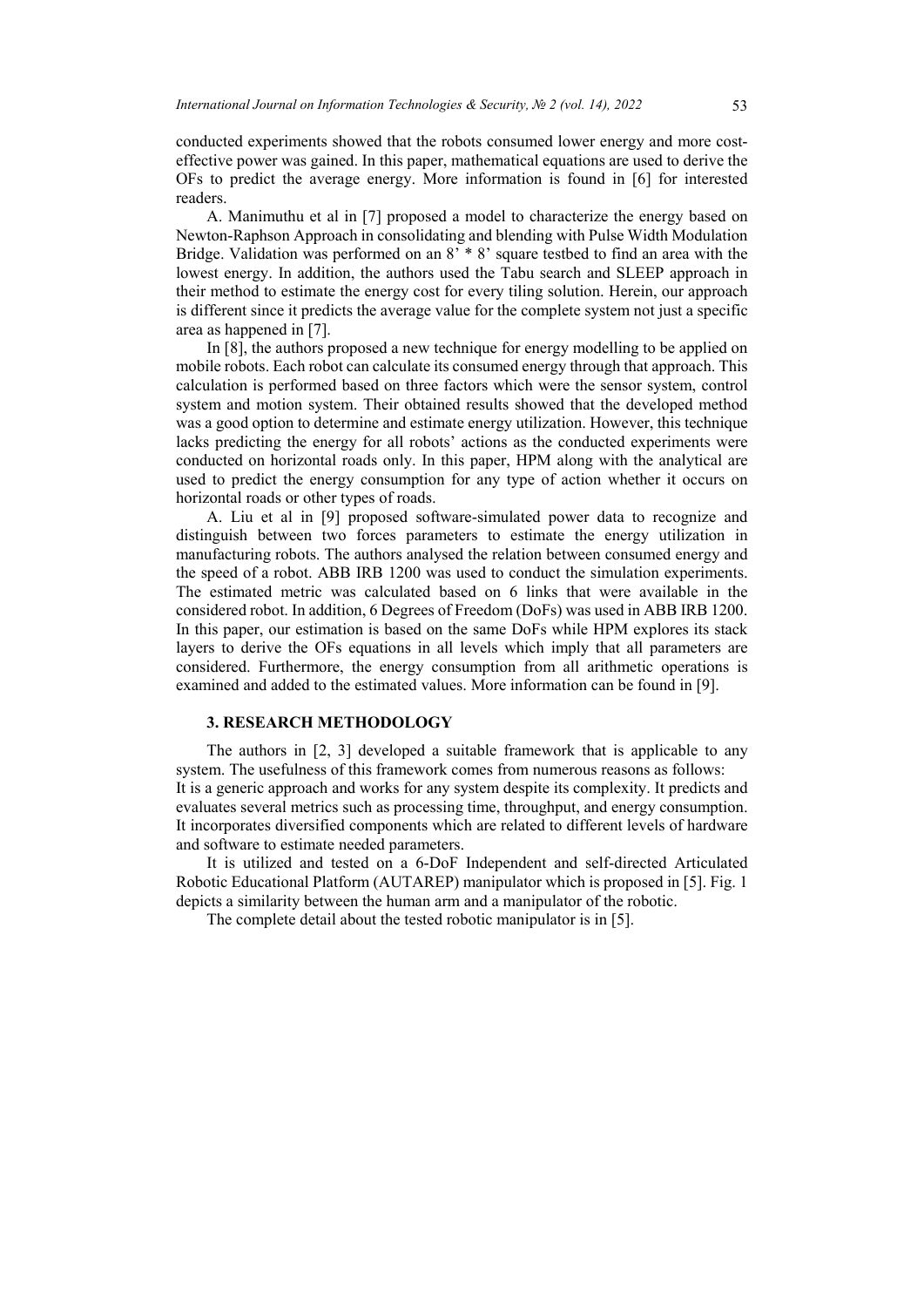

*Figure 1. The robotic manipulator and the human arm*

Since there are relations between motions and forces to be modelled and developed, thus, system architects and designers shall know these factors and consider them. Herein, both Kinematic and dynamic models have been considered to collect all needed information using the bottom-up methodology to derive the OFs. Those functions are the equations to predict the average values of needed metrics which are the dissipated power and the consumed energy.

#### **3.1. Kinetic Model**

It characterizes and describes the time-based parameters such as acceleration, orientation, velocity, and position [1, 5]. It contains the derivation of the forwarding and inversing kinematics. Fig. 2 illustrates the frame assignment for the joints in the considered robot.



*Figure 2. Robot frame assignment*

Some information such as the weight in (KG), the payload in (KG) and maximum reaching distance in (m) have been omitted herein because of the space limitation. Eq. 1 describes the overall rotation and translation of end-effector w.r.t. its base [5]: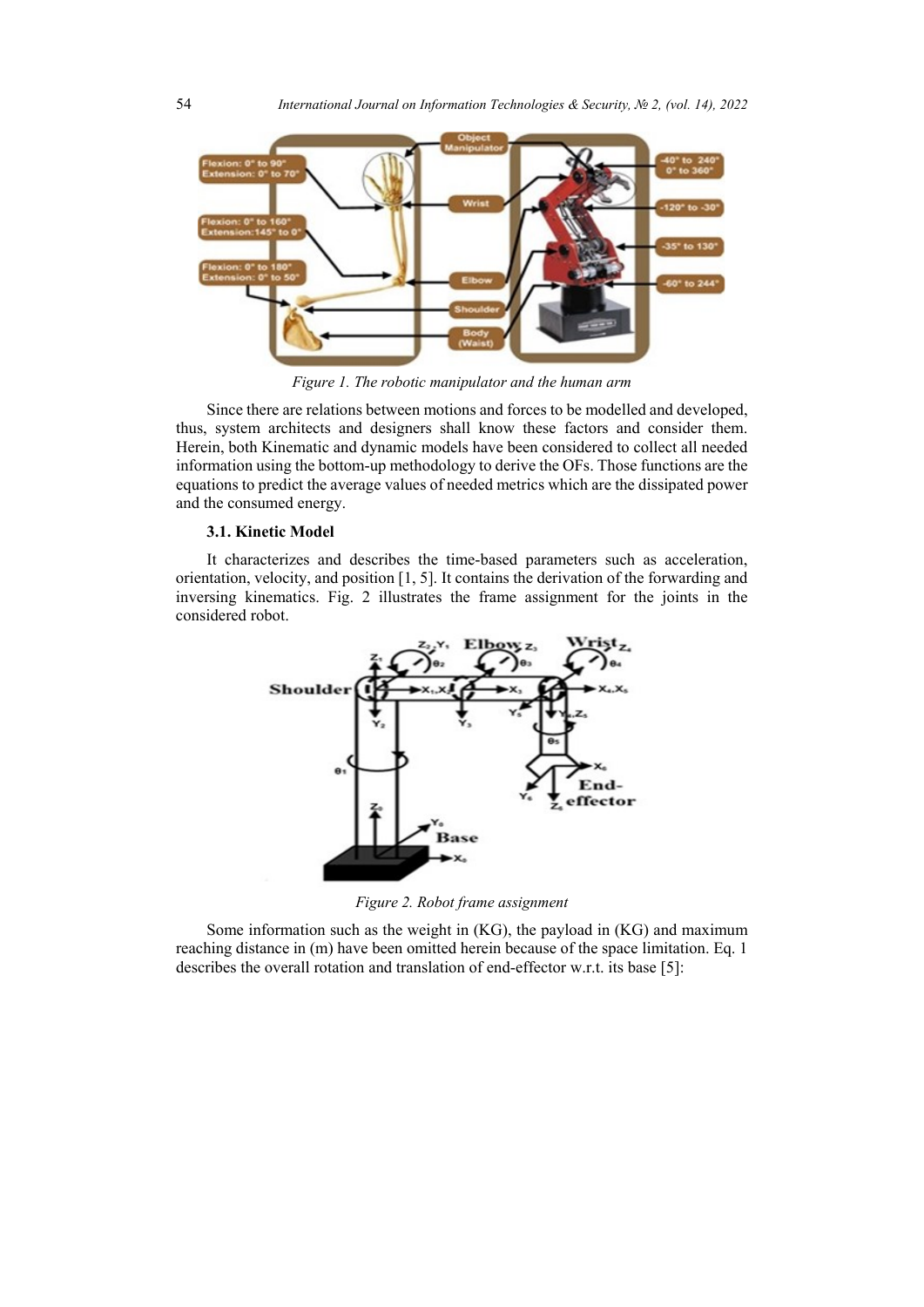*International Journal on Information Technologies & Security, № 2 (vol. 14), 2022* 55

$$
y = \begin{bmatrix} c_1 c_5 s_{234} + s_1 s_5 & -c_1 s_5 c_{234} + s_1 c_5 & -c_1 s_{234} & c_1 A \\ s_1 c_5 c_{234} - c_1 s_5 & -s_1 s_5 c_{234} - c_1 s_5 & -s_1 s_{234} & s_1 A \\ -c_5 s_{234} & s_5 s_{234} & -c_{234} & B \\ 0 & 0 & 0 & 1 \end{bmatrix}
$$
(1)

where  $c_1 = \cos \theta_1$ ,  $c_{12} = \cos(\theta_1 + \theta_2)$ ,  $A = l_2 c_2 + l_2 c_{23} - l_4 s_{234}$  and  $B = l_1 - l_2 s_{23}$  $l_2s_2 - l_2s_{23} - l_4c_{234}.$ 

The articulation connections which represent the angles of the robotic handler, which is also called the arm, are derived as follows:

$$
\theta_1 = Atan2(p_y, p_x) \tag{2}
$$

$$
c_3 = \frac{1}{2l_2l_3} \left( (c_1p_x + s_1p_y + l_4s_{234})^2 + (p_z - l_1 + l_4c_{234})^2 - l_2^2 - l_3^2 \right) \tag{3}
$$

$$
s_3 = \pm \sqrt{1 - {c_3}^2} \tag{4}
$$

$$
\theta_3 = Atan2(s_3, c_3) \tag{5}
$$

$$
c_2 = \frac{1}{(c_3l_3 + l_2)^2 + s_3^2l_3^2} \left( \frac{(c_1p_x + s_1p_y + l_4s_{234})(c_3l_3 + l_2) - (6)}{(p_z - l_1 + l_4c_{234})s_3l_3} \right)
$$

$$
s_2 = -\frac{1}{(c_3l_3 + l_2)^2 + s_3^2l_3^2} \left( \frac{(c_1p_x + s_1p_y + l_4s_{234})s_3l_3 + (c_3l_3 + l_2)^2 + s_3^2l_3^2}{(p_z - l_1 + l_4c_{234})(c_3l_3 + l_2)} \right)
$$
(7)

$$
\theta_2 = Atan2(s_2, c_2) \tag{8}
$$

$$
\theta_4 = \theta_{234} - (\theta_2 + \theta_3) \tag{9}
$$

where  $p_x$ ,  $p_y$  and  $p_z$  refer to the target distance from the center of the base in all dimensions respectively.

#### **3.2. Dynamic Model**

This part characterizes and expresses the relationship amid numerous factors that cause the changes [1, 5]. The Euler-Lagrange scheme has modeled the dynamic approach for the considered robotic. The dynamic model is illustrated as follows [5]:

$$
\tau = M(q)\ddot{q} + V(q, \dot{q}) + G(q) \tag{10}
$$

$$
\ddot{q} = M(q)^{-1} (\tau - V(q, \dot{q}) - G(q))
$$
\n(11)

q ̈ denotes the acceleration of the robotics' links where τ represents the torque that is fed, *q* denotes the link's angular position,  $M(q)$ ,  $V(q, \dot{q})$  and  $G(q)$  express matrices corresponding to inertia, forces which are Corollis, Centrifugal and gravity respectively.

The Linear Quadratic Regulators, abbreviated as LQR, is expressed as follows:

$$
J = \int_0^\infty [x^T(t)Q(t)x(t) + u^T(t)R(t)u(t)]dt
$$
\n(12)

where  $u(t)$  and  $x(t)$  denote the corresponding input matrices and the present state respectively.  $R(t)$  represents a genuine proportional affirmative distinct matrix while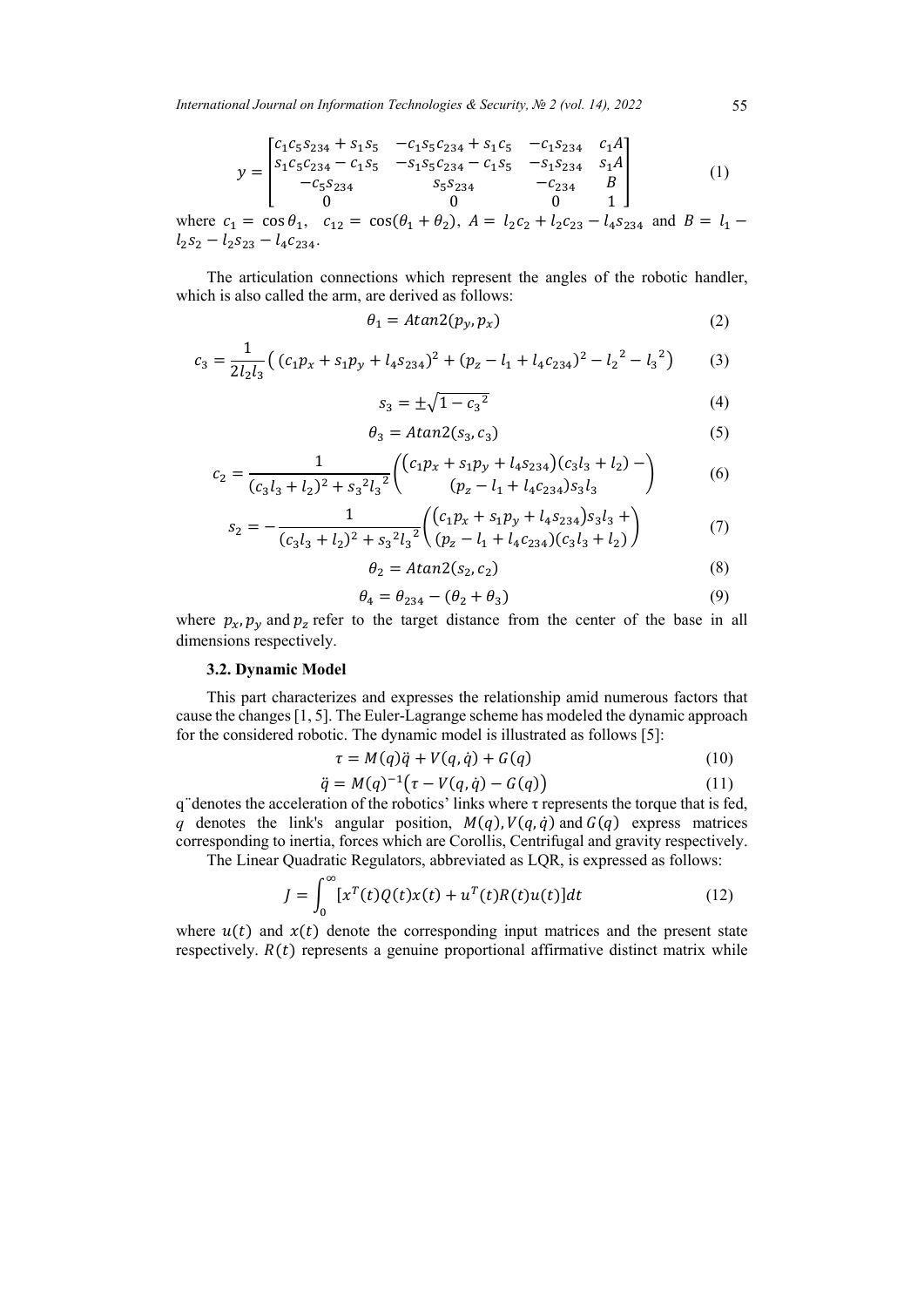$Q(t)$  denotes a clear, certain and real semi-definite matrix. The matrices  $R(t)$  and  $Q(t)$ are selected and picked to distinctively interpret the roles and involvements of the states and to control inputs [5]. Scholars can get extra information from [5].

To evaluate the average power and energy in the considered robotic system, the components have been allocated to every layer in the HPM approach. This allocation is performed using the proposed method in [2]. Furthermore, HPM is applied after converting that FSM into a Markovian representation [2]. Readers can have more information from [2, 3].

obtaining a relationship to estimate the Average dissipated power and the consumed energy is derived after incorporating and encapsulating all previous equations from (1) to (12), so the needed equation is as follows:

$$
DP = (1 * C_{initial}) + [(1 + e_4) * (C_{check} + C_{test})]
$$
  
+ [(e\_9 - e\_8) \* (C\_{wait} + C\_{test})]  
+ [(e\_{11} + 1) \* C\_{decision}] + [e\_{11} \* (C\_{exe} + C\_{test})] (13)

where DP stands for dissipated power. Thus, the consumed energy is calculated as:

$$
Energy = DP * T \tag{14}
$$

T denotes the time in second and it is set to  $60s = 1$  min.

In (13), every variable  $C$  is affiliated and linked with its parameter  $e$  which denotes a cost in a certain route when going from a starting point to an end point. This route exists in a graph known as a Control Flow Graph (CFG) which is found in [2, 3, 4]. In [2, 3, 4], all needed information about which activities take place in every state and their analysis is found there.

#### **4. EXPERIMENTS AND RESULTS**

MATLAB R2017b is used as a simulation tool to perform several experiments. In addition, 4 free tools are used, and those tools have been named earlier. All experiments were conducted on a 64-bit machine that has Windows 10 Professional Operating System and runs using 2.4Ghz I7-8700T/8th Gen. and its memory is 16GB RAM.

So, to estimate DP, the assumption of an even chance of performing an if-else statement is considered, thus p and q in the possibility point of view hold the same value. In each state in Fig. 5, several actions, and procedures along with their computations occur which are detailed in [2, 3, 4]. All movements from the considered robot are divided and fitted into HGFSM so OFs are easily obtained. Furthermore, all equations from (1) to (12) are encapsulated into eq. (13) according to their movements. Thus, every movement is associated with its equations and their computations so every parameter in eq. (13) can be found. The Suspend state is not integrated into eq. (13) since the robot has successfully executed all tasks, hence, no task was sent to this state. The decision and the execution procedures are encapsulated in the processing state.

To compute and identify the values of all e parameters, considering a type of probability distribution being used is taken [2, 3]. Obtaining the overall aggregate entries of visits matrix [V] in every phase/state is vital to verify and compute the Estimated Average Dissipated Power (EADP), which is calculated as:

$$
EADP = \sum (V_i \ast C_i) \tag{15}
$$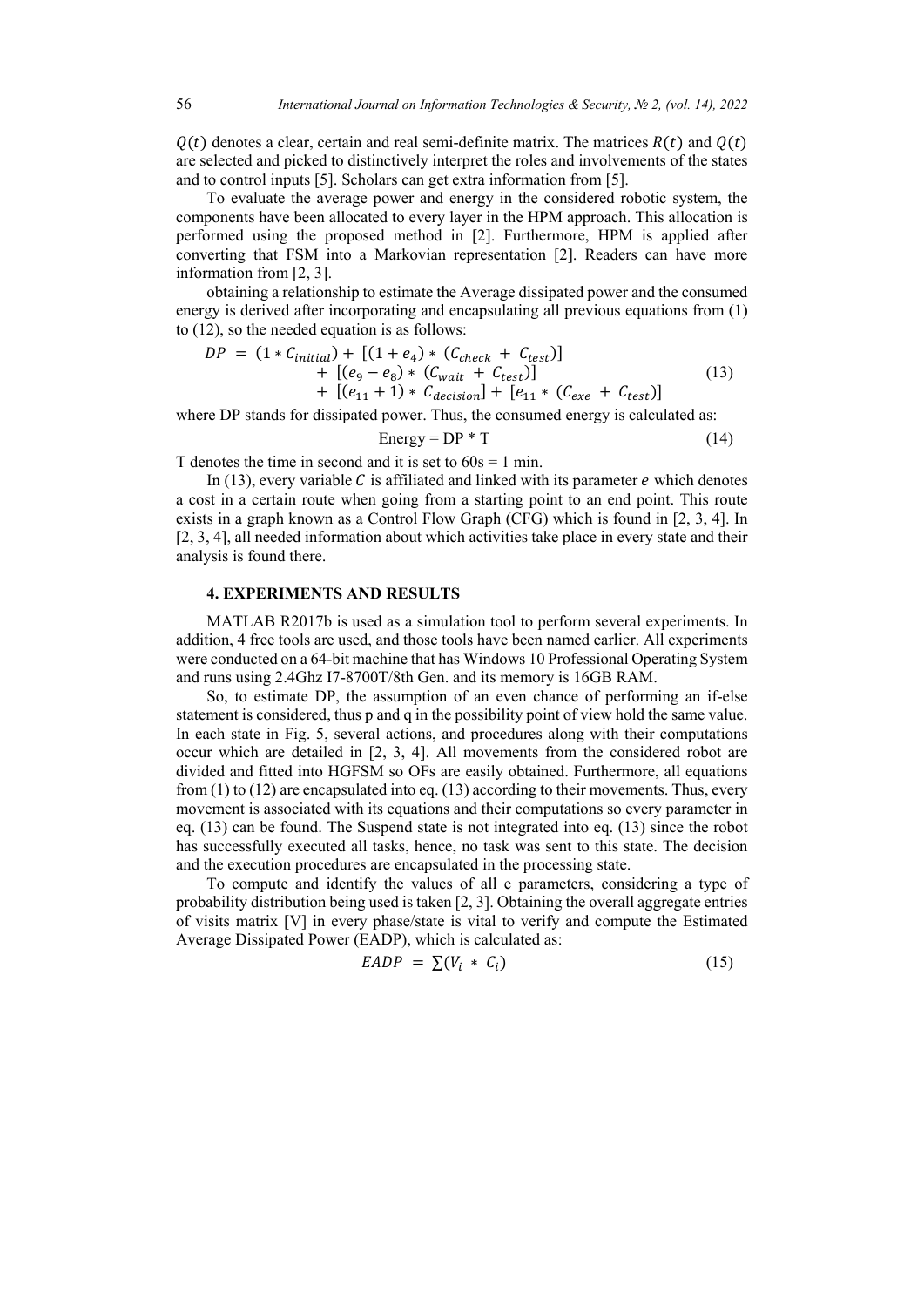where  $i$  indicates the number of phases in the HGFSM, in this case i starts from 1 and ends with 6.  $[V]$  is determined as follows:

$$
[V] = [I - P]^{-1}
$$
\n(16)

I refers to the identity matrix and  $P$  denotes the changing probability matrix. The entries of this matrix represent all probabilities for all phases which are discussed in [2] and is computed as follows:

$$
P_{ij} = K_{ij} / N \tag{17}
$$

towards a destination state  $(i)$ , N indicates the total number of activities that exist in the source state.

Now, Actual Average Dissipated Power (AADP) is important to be evaluated to calculate the percentage of error between AADP and EADP which is computed as:

$$
E\% = ABS[(AADP - EADP) / AADP] * 100 \tag{18}
$$

The execution time for the if-else condition is noticed and observed to have almost no effect on the calculation, hence, it can be ignored and disregarded. Thus,  $C_{test}$  is 0. In addition, all activities were executed and delivered successfully and sent into the final state without visiting the Waiting state which implies that  $C_{wait} = 0$ . Table 1 lists the values for all parameters C and e in the eq. (13).

|                          | Table 1. Parameters values |
|--------------------------|----------------------------|
| <b>Parameters</b>        | <b>Value</b>               |
| $\mathcal{C}_{initial}$  | 4.98                       |
| $\mathcal{C}_{check}$    | 3.04                       |
| $\mathcal{C}_{test}$     |                            |
| $\mathcal{C}_{wait}$     |                            |
| $\mathcal{C}_{decision}$ | 2.14                       |
| $\mathcal{C}_{exe}$      | 5.78                       |
| $e_4$                    | 0.5                        |
| $e_8$                    | 0.5                        |
| e <sub>9</sub>           |                            |
|                          |                            |

The entries of matrix [V] is 1. Now, applying eq. (15) on eq. (13) is performed so the EADP =  $4.98 + (3.04 * 1.5) + 0 + (1.5 * 2.14) + 5.78 = 18.53W$ .

The actual average DP varies between 15.9W which is the minimum obtained reading and 19.82W which refers to the maximum reading from the tools. Those values are being estimated after running all tools more than 100 times and taking the average. Hence, the average value for the actual dissipated power is nearly 17.36W for 1 minute.

The following figures display the values of the actual dissipated power by using the free tools.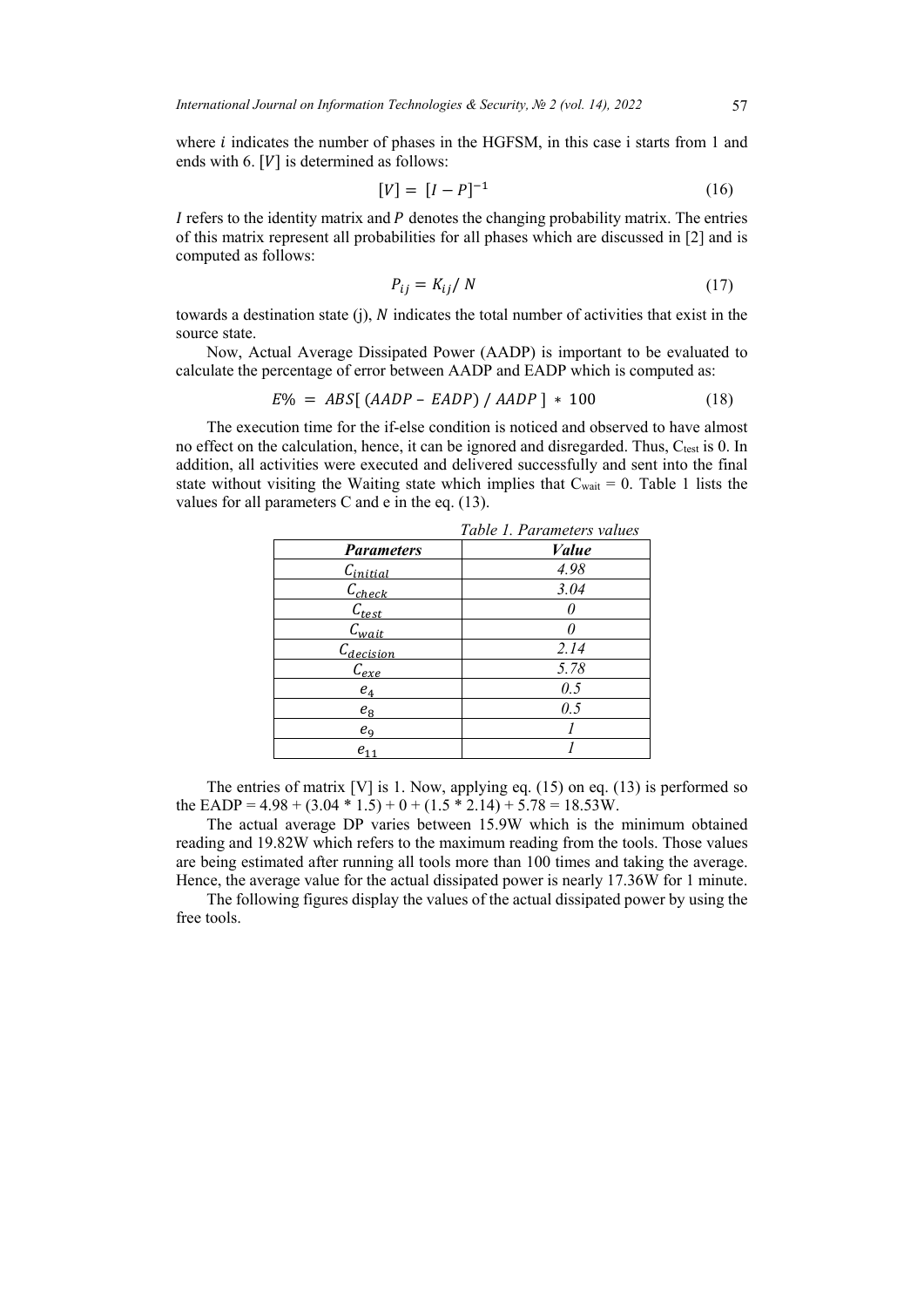

*Figure 3. Power consumption from Sidebar Diagnostics*

| Open Hardware Monitor            |         | $\cdots$ | $\times$ |
|----------------------------------|---------|----------|----------|
| File View Options Help           |         |          |          |
| Sensor                           | Value   | Max      |          |
| <b>E</b> LAPTOP-L6749DSD         |         |          |          |
| Lenovo 20LD0006AD                |         |          |          |
| □ Intel Core i7-8550U            |         |          |          |
| $\mathbb{H}$ $\mathbb{R}$ Clocks |         |          |          |
| Temperatures                     |         |          |          |
| CPU Core #1                      | 73.0 °C | 80.0 °C  |          |
| CPU Core #2                      | 81.0 °C | 86.0 °C  |          |
| CPU Core #3                      | 72.0 °C | 87.0 °C  |          |
| CPU Core #4                      | 74.0 °C | 87.0 °C  |          |
| CPU Package                      | 81.0 °C | 87.0 °C  |          |
| Load<br>æ                        |         |          |          |
| <b>Powers</b>                    |         |          |          |
| CPU Package                      | 15.9 W  | 17.7 W   |          |
|                                  |         |          |          |

*Figure 4. Power consumption from Open Hardware Monitor*

| Sensor |                                        | Value   | Min     | Max     |
|--------|----------------------------------------|---------|---------|---------|
| e-     | LAPTOP-L6749DSD<br>Intel Core i7 8550U |         |         |         |
|        | Woltages                               |         |         |         |
| œ.     | Temperatures                           |         |         |         |
|        | 白-6) Powers                            |         |         |         |
|        | Package                                | 16.20 W | 12.64 W | 19.82 W |
|        | IA Cores                               | 14.71 W | 8.26 W  | 18.18 W |
|        | GT<br>-                                | 0.20 W  | 0.00 W  | 1.79 W  |
|        | Uncore                                 | 1.28 W  | 0.70 W  | 2.59 W  |
|        | <b>DRAM</b>                            | 1.01 W  | 0.30 W  | 2.16 W  |
|        | <b>Utilization</b>                     |         |         |         |
|        | Processor                              | 15 %    | 0.96    | 60 %    |
|        | CPU #0<br>-                            | 12 %    | 0%      | 56 %    |
|        | CPU #1                                 | 1%      | 0%      | 53 %    |
|        | $CPU = 2$                              | 15 %    | 0.96    | 63 %    |
|        | CPU #3                                 | 14 %    | 0%      | 53 %    |
|        | CPU#4                                  | 15 %    | 0%      | 61%     |
|        | CPU#5                                  | 9%      | 0%      | 58 %    |
|        | CPU#6                                  | 34 %    | 0%      | 69 %    |
|        | $CPU = 7$                              | 23 %    | 0%      | 64 %    |
|        |                                        |         |         |         |

*Figure 5. Power consumption from HWMonitor tool*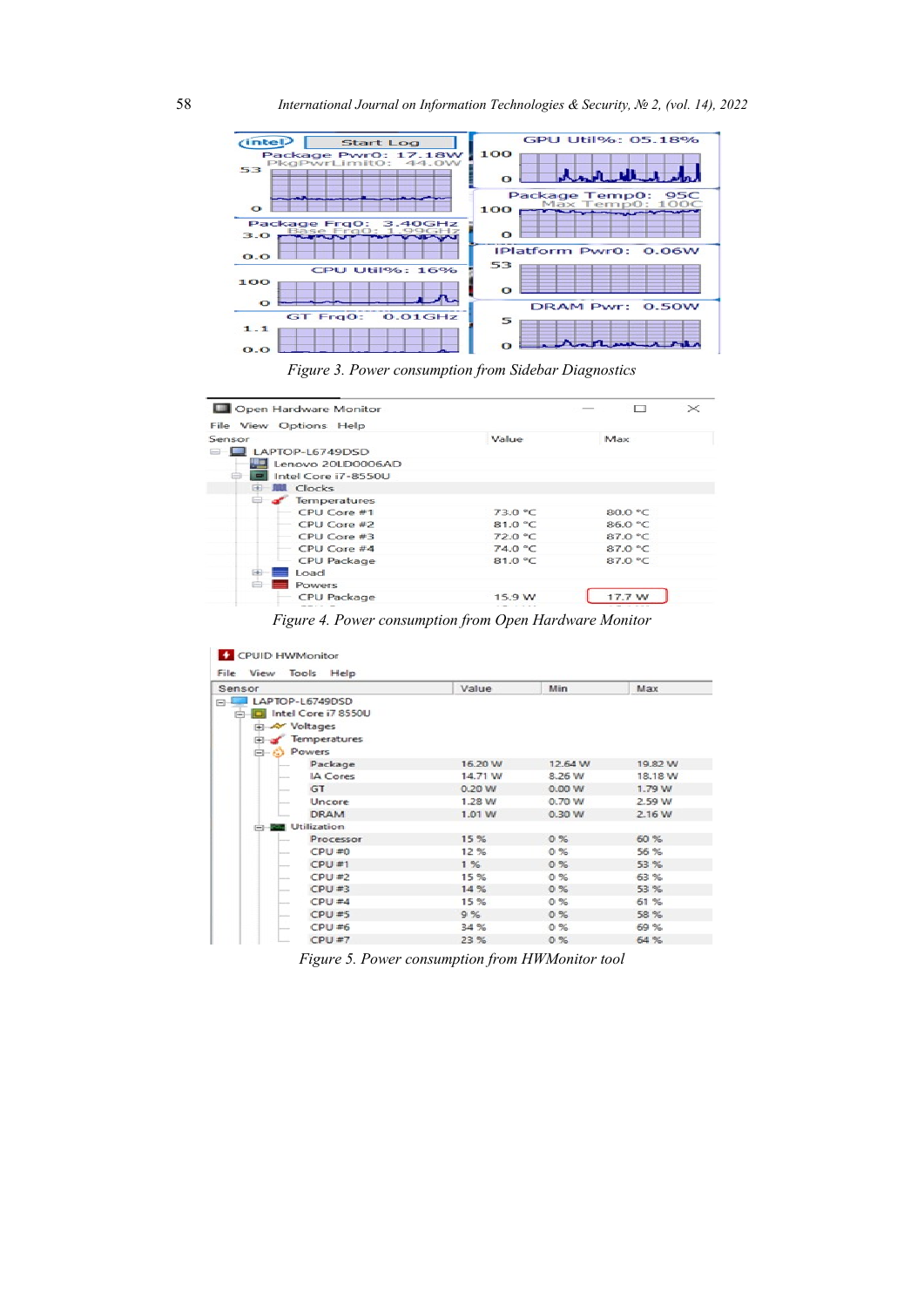#### *International Journal on Information Technologies & Security, № 2 (vol. 14), 2022* 59



*Figure 6. CPU resources utilization*

Fig. 7 illustrates the average values of actual and predicted power dissipation in mw while fig. 8 depicts the same for the produced energy for 60s during the simulation experiments.



*Figure 7. Actual and predicted power dissipation*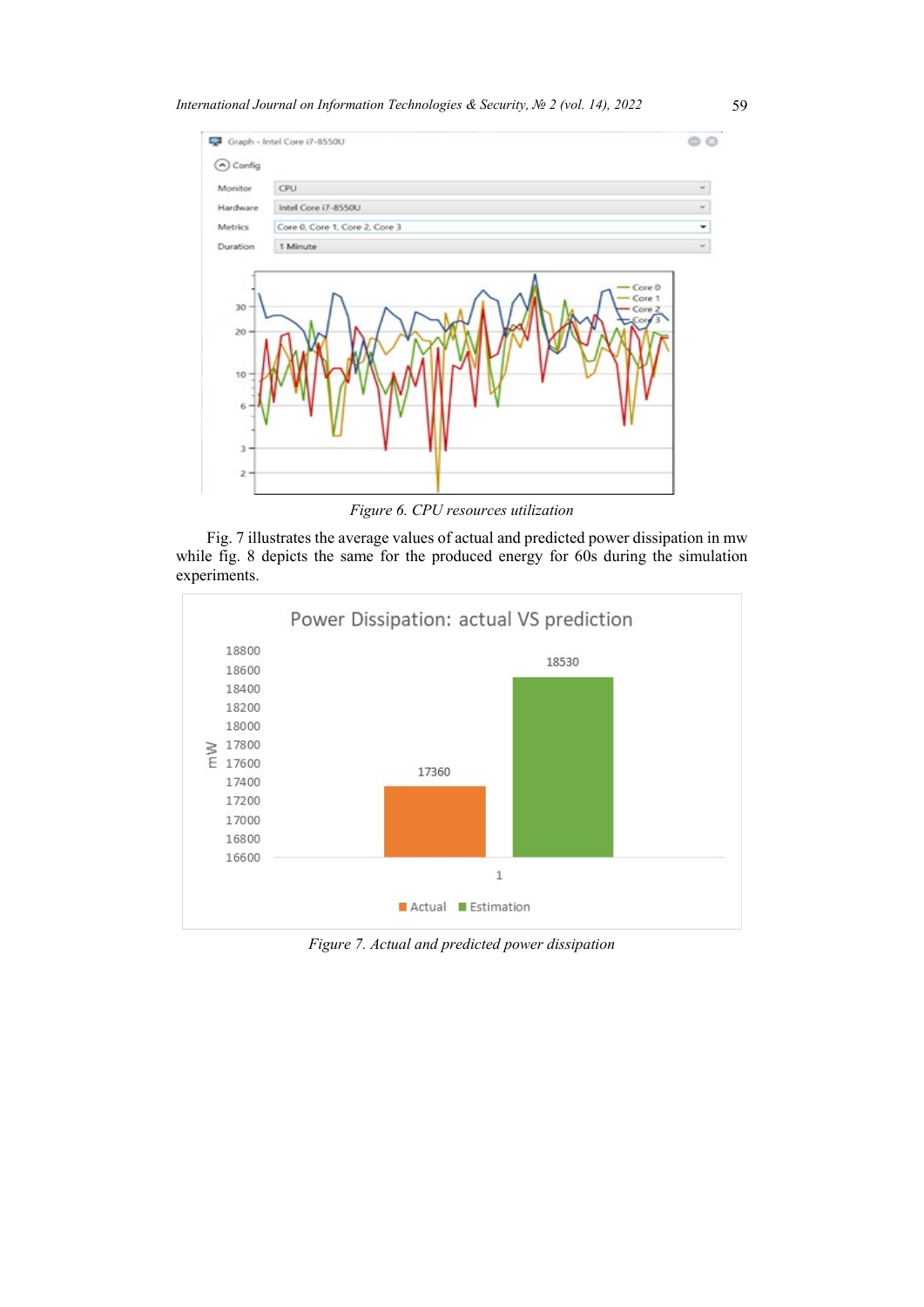

*Figure 8. Actual and estimated energy consumption*

#### **5. CONCLUSIONS**

This research focuses on calculating the estimated average dissipated power and the energy produced from the robot. The obtained results from the analytical analysis, simulation experiments and the free tools show that the calculated values are close to the actual figures. The percentage of error between the actual and the estimated DP and energy has been found to be in acceptable range without using any specific hardware or an expensive software/tool. It doesn't exceed 11% and the minimum value was found around 6.63%. All the obtained results have been estimated after performing profiling on MATLAB for the considered system.

## **Acknowledgements**

I would like to thank Dr. Jamshed Iqbal for his support in this research.

#### **REFERENCES**

[1] Iqbal, J., Islam, R. U., Abbas, S. Z., Khan, A. A., and Ajwad, S. A. Automating industrial tasks through mechatronic systems–A review of robotics in industrial perspective. *Tehnički vjesnik,* 23, 2016, pp. 917-924.

[2] Alsheikhy, A., Han, S., Ammar, R. Hierarchical performance modeling of embedded systems. *2015 IEEE Symposium on Computers and Communication (ISCC)*, 2015, pp. 936-942.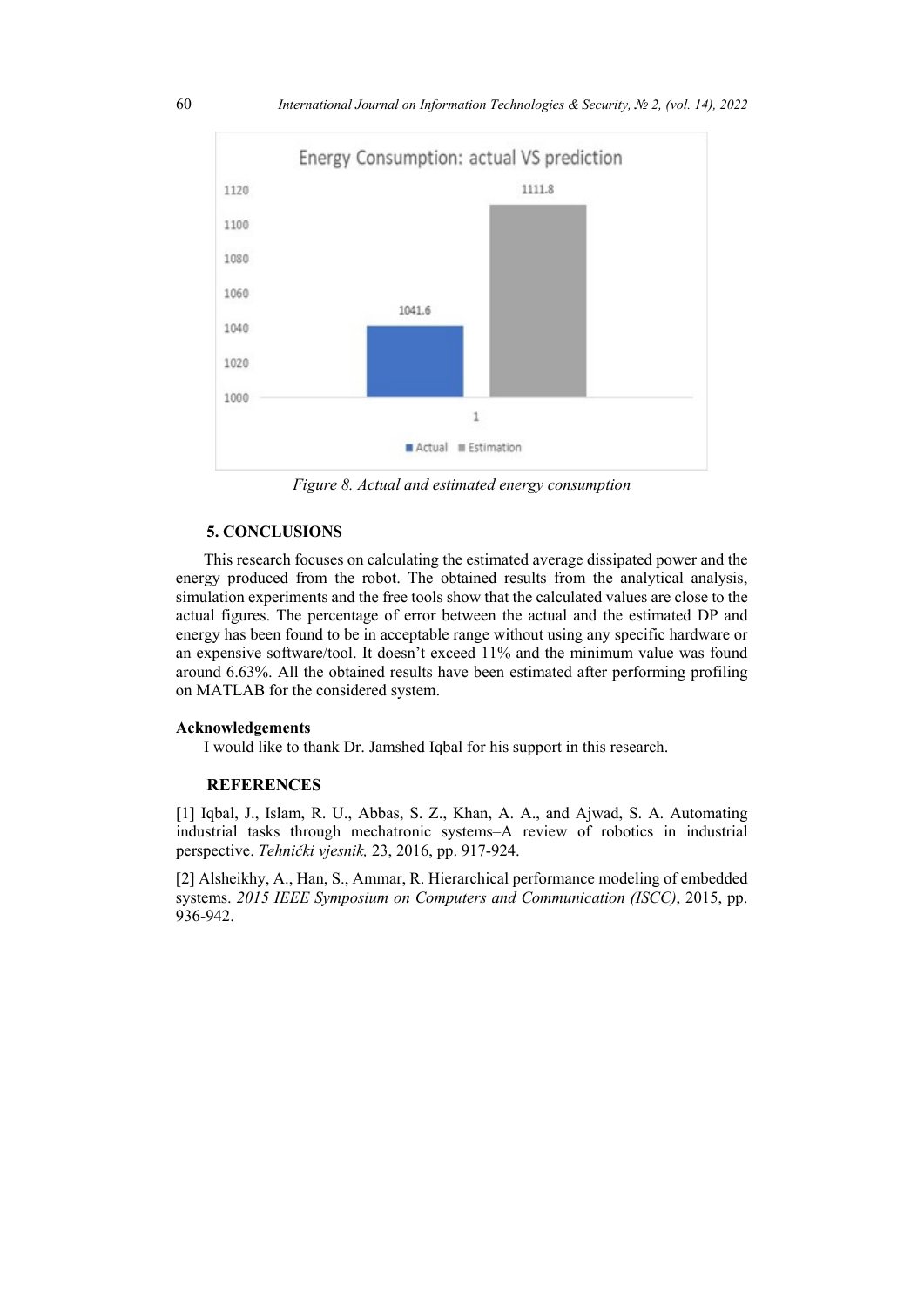[3] Smarkusky, D., Ammar, R., Antonios, I., Sholl, H. Hierarchical performance modeling for distributed system architectures. *Proceedings ISCC 2000. 5th IEEE Symposium on Computers and Communications,* 2000, pp. 659-664.

[4] Alsheikhy, A., Han, S., Ammar, R. Delay and power consumption estimation in embedded systems using hierarchical performance modeling. *2015 IEEE International Symposium on Signal Processing and Information Technology (ISSPIT)*, 2015, pp. 34- 39.

[5] Ajwad, S. A., Iqbal, J., Islam, R. U., Alsheikhy, A., Almeshal, A., Mehmood, A. Optimal and robust control of multi DOF robotic manipulator: Design and hardware realization, *Cybernetics and Systems,* Vol. 49, 2018, pp. 77-93.

[6] Abukhalil, T., Almahafzah, H., Alksasbeh, M., Algaralleh, B. Power optimization in mobile robots using a real-time heuristic. *Journal of Robotics*, 2020, ID: 5972393, pp. 1-8.

[7] Manimuthu, A., Le, A. V., Mohan, R. E., Veerajagadeshwar, P., Nhan, N. H. K., Cheng, K. P. Energy consumption estimation model for complete coverage of a tetromino inspired reconfigurable surface tiling robot. *MDPI: Energies*, Vol. 12, art. 2257, 2019, pp. 1-18.

[8] Hou, L., Zhang, L., Kim, J. Energy modeling and power measurement for mobile robots. *MDPI: Energies*, vol. 12, No. 27, 2018.

[9] Liu, A., Liu, H., Yao, B., Xu, W., Yang, M. Energy consumption modeling of industrial robot based on simulated power data and parameter identification. *Journal of Advances in Mechanical Engineering*, vol. 10, No. 5, 2018, pp. 1-5.

[10] Nagalashmi, K., Gomathi, N. Analysis of power management techniques in multicore processors. *Advances in Intelligent Systems*, Springer, 2017, pp. 397-417.

[11] Paryanto, Brossog, M., Kohl, J., Merhof, J., Spreng, S., Franke, J. Energy consumption and dynamic behavior of a six-axis industrial robot in an assembly system. *ScienceDirect*, 2014, pp. 131-136.

[12] Mohammed, A., Schmidt, B., Wang, L., Gao, L. Minimizing energy consumption for robot arm movement, *ScienceDirect*, 2014, pp. 400-405.

[13] El-Hussieny, H., Assal, S. F., Abdellatif, M. Robotic exploration: new heuristic backtracking algorithm, performance evaluation and complexity metric, *International Journal of Advanced Robotic Systems,* 12, 2015, pp. 33-45.

[14] Iqbal, U., Samad, A., Nissa, Z., Iqbal, J. Embedded control system for AUTAREP-A novel autonomous articulated robotic educational platform. *Tehnički vjesnik-Technical Gazette,* 21, 2014, pp. 1255-1261.

[15] Manzoor, S., Islam, R. U., Khalid, A., Samad, A., Iqbal, J. An open-source multi-DOF articulated robotic educational platform for autonomous object manipulation. *Robotics and Computer-Integrated Manufacturing*, Vol. 30, 2014, pp. 351-362.